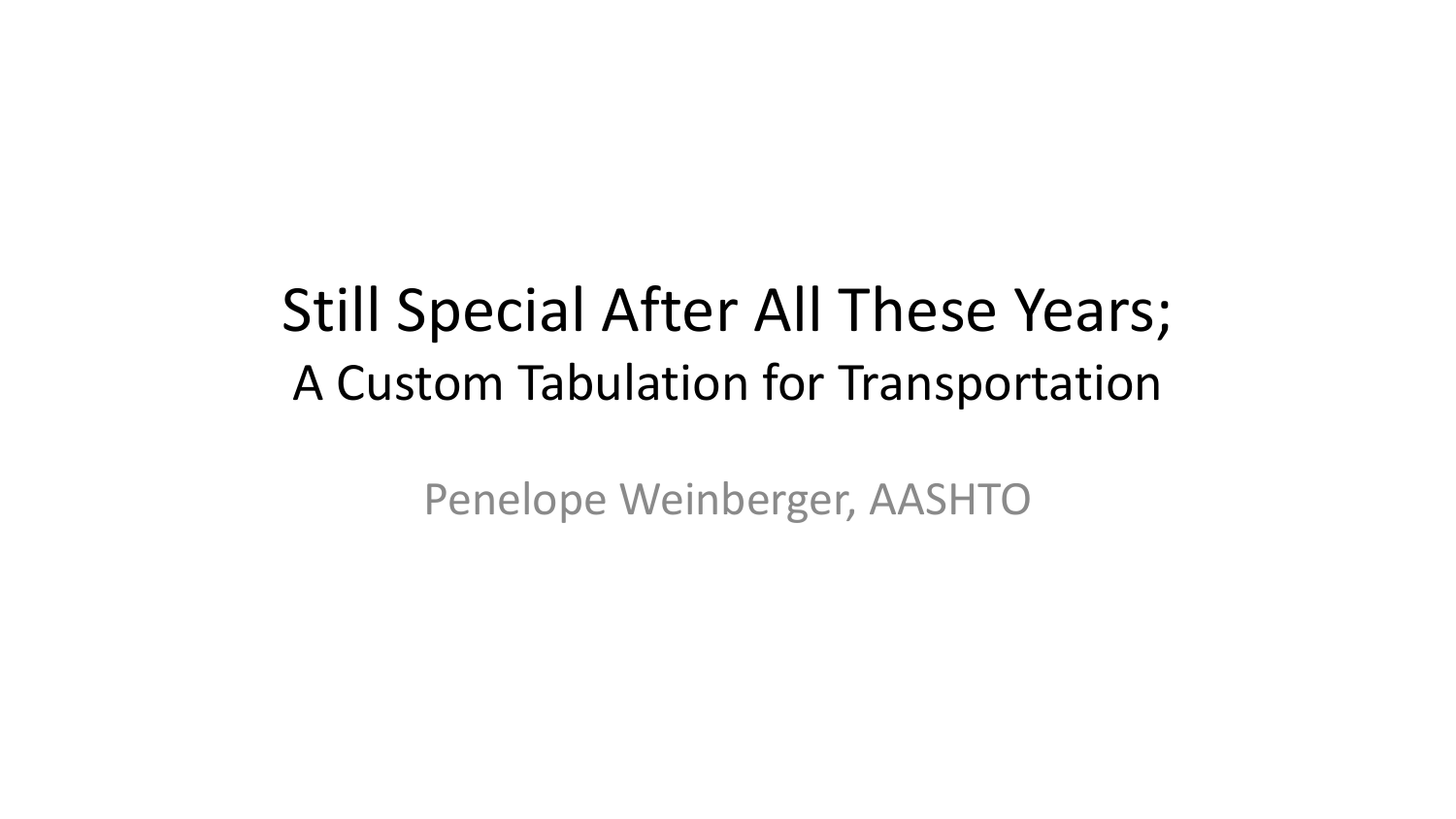## I Am A Rock - What is the Census Transportation Planning Products (CTPP) Program?

- The most recent CTPP tab is a large custom tabulation of ACS data
	- 197 tables
	- Over 70 variables
	- 17 levels of geography
	- 350,000 individual geographies
- CTPP is an AASHTO sponsored program funded by state transportation agencies
- Operates with support from FHWA, RITA, FTA, Census Bureau, MPOs and TRB
- The program includes:
	- Data products
	- Training and technical assistance
	- Research
- Designed by and for the transportation community
- Started in 1970 with custom tabs based on the Journey to Work question

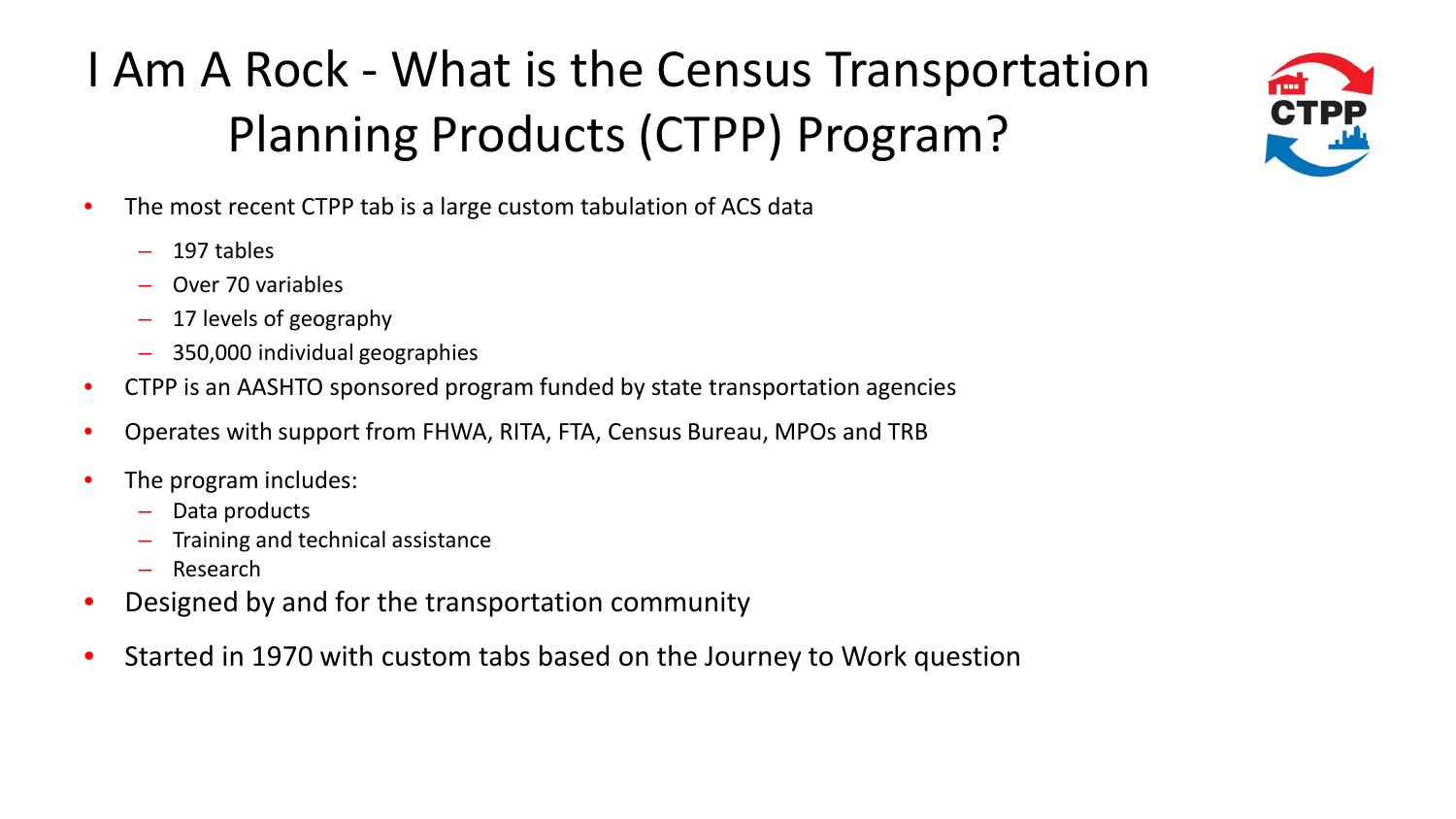# 50 Ways to Use Your Data



- Purpose:
	- Help (transportation planners) understand characteristics about where people live and work, and their commuting patterns and modes
- Most used for validating travel models
- Also:
	- **Performance measurement**
	- **Modal share analysis**
	- **Equity analysis**
	- **FTA New Starts/Small Starts**
	- **Policy Impact Analysis**
	- **Livability analysis**
	- **Corridor planning**
	- **Air quality modeling**
	- **Trend analysis**
	- **Descriptive statistics**
	- **Travel forecasting**
	- **Title IV**
	- **Factoring/Adjusting surveys**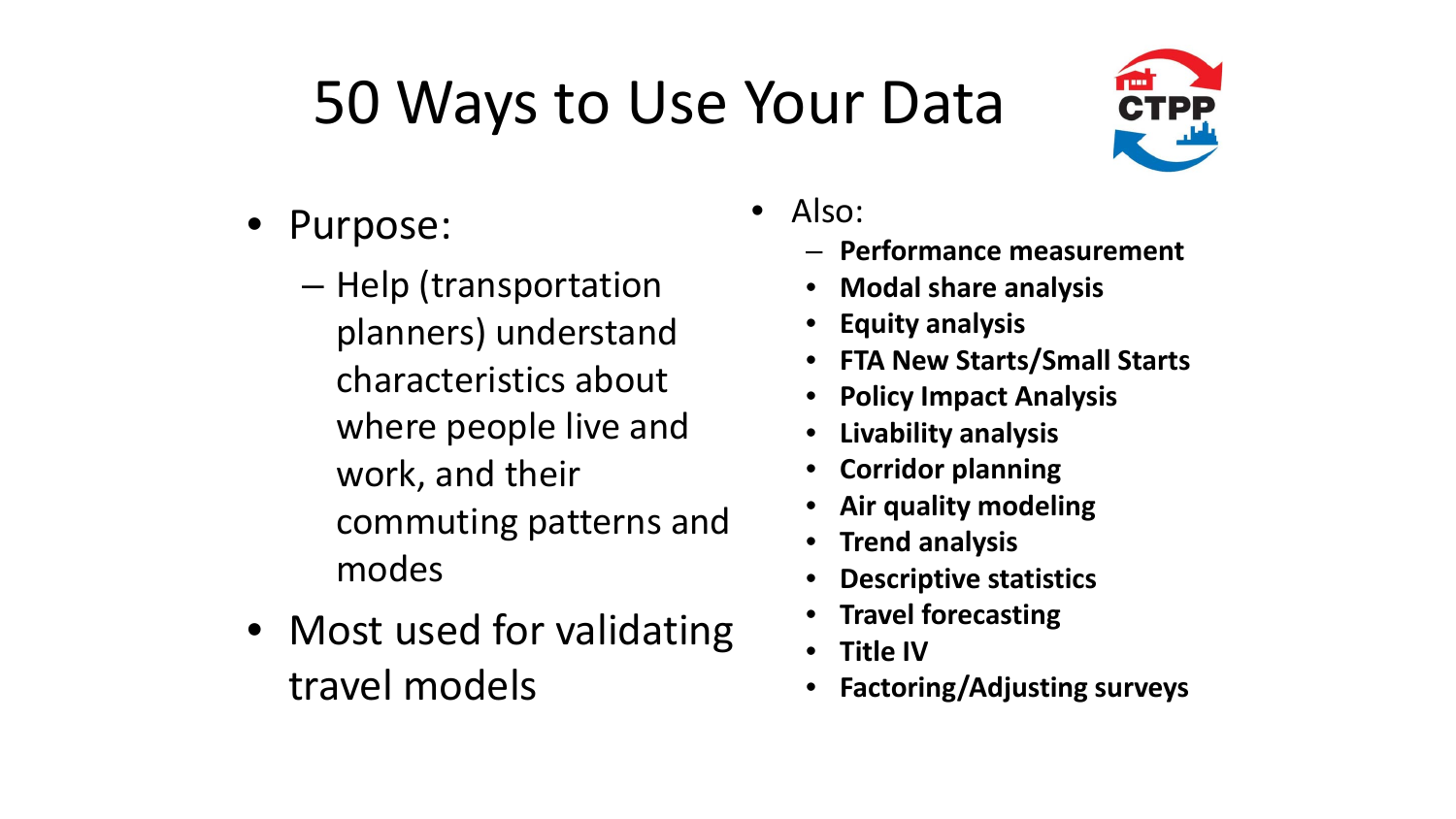# Slip Sliding Away

|                                        | If this person worked last week, answer questions P28 and P29.                              |                           |
|----------------------------------------|---------------------------------------------------------------------------------------------|---------------------------|
|                                        | P28. What city and county did he work in last week?                                         |                           |
|                                        | If he worked in more than one city or county, give place<br>where he worked most last week. |                           |
|                                        |                                                                                             |                           |
|                                        |                                                                                             |                           |
|                                        |                                                                                             |                           |
|                                        | P29. How did he get to work last week?                                                      |                           |
|                                        | (Check one box for principal means used last week)                                          |                           |
| Railroad                               | Taxicab - - - - -                                                                           | Walk only_                |
| Subway or                              | Private auto<br>or car pool                                                                 | Worked at<br>$home_{---}$ |
| elevated<br><b>Bus</b> or<br>streetcar | Other means-Write in:                                                                       |                           |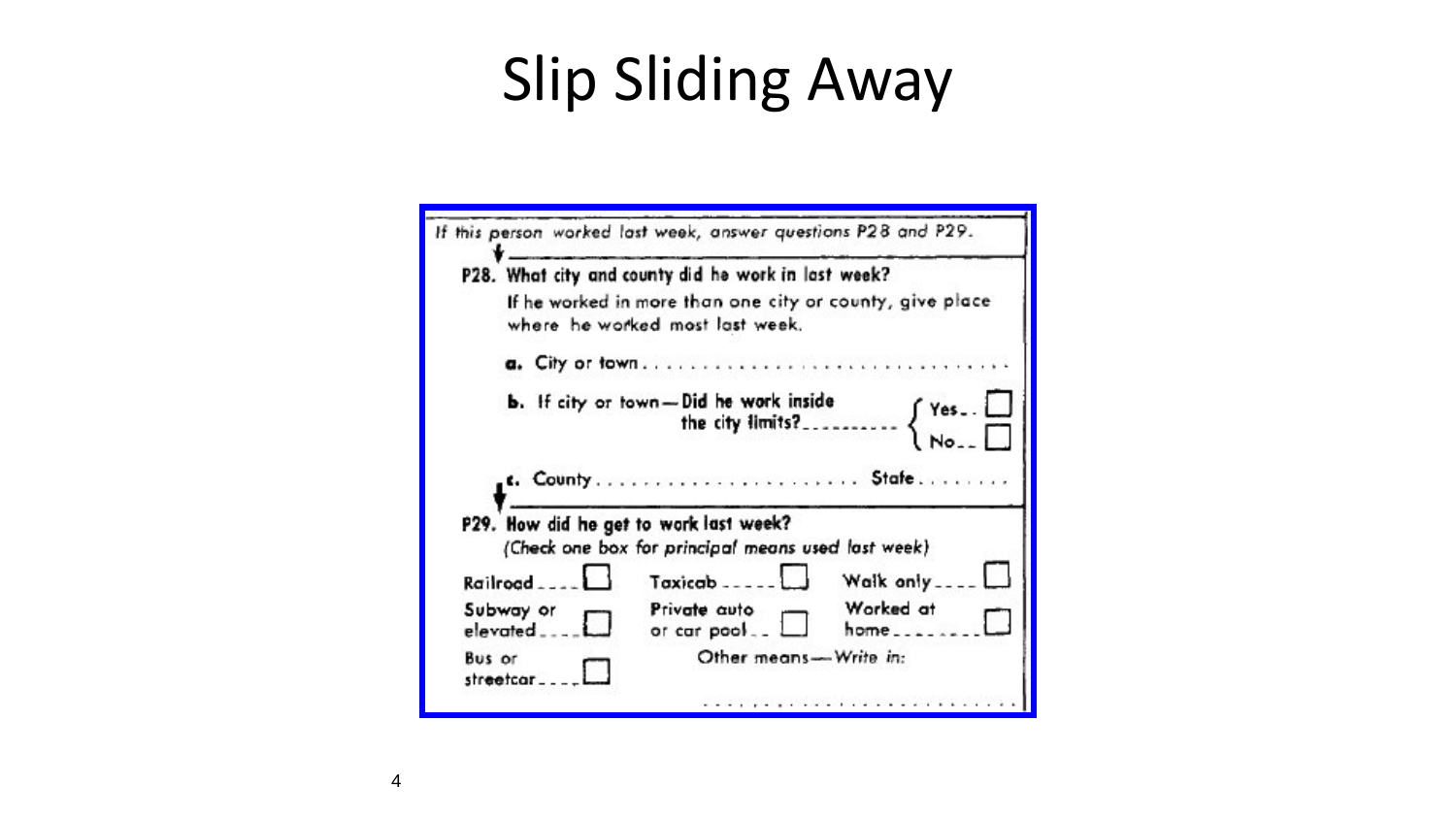When Numbers Get Serious - Specifying a Custom Tabulation



- Deciding what we need
	- Tables, Geography
	- What do Planners Need?
- Logistics
	- Getting in the Queue
- Contracting
	- MOA, IAA, TMA,
- The Disclosure Review Board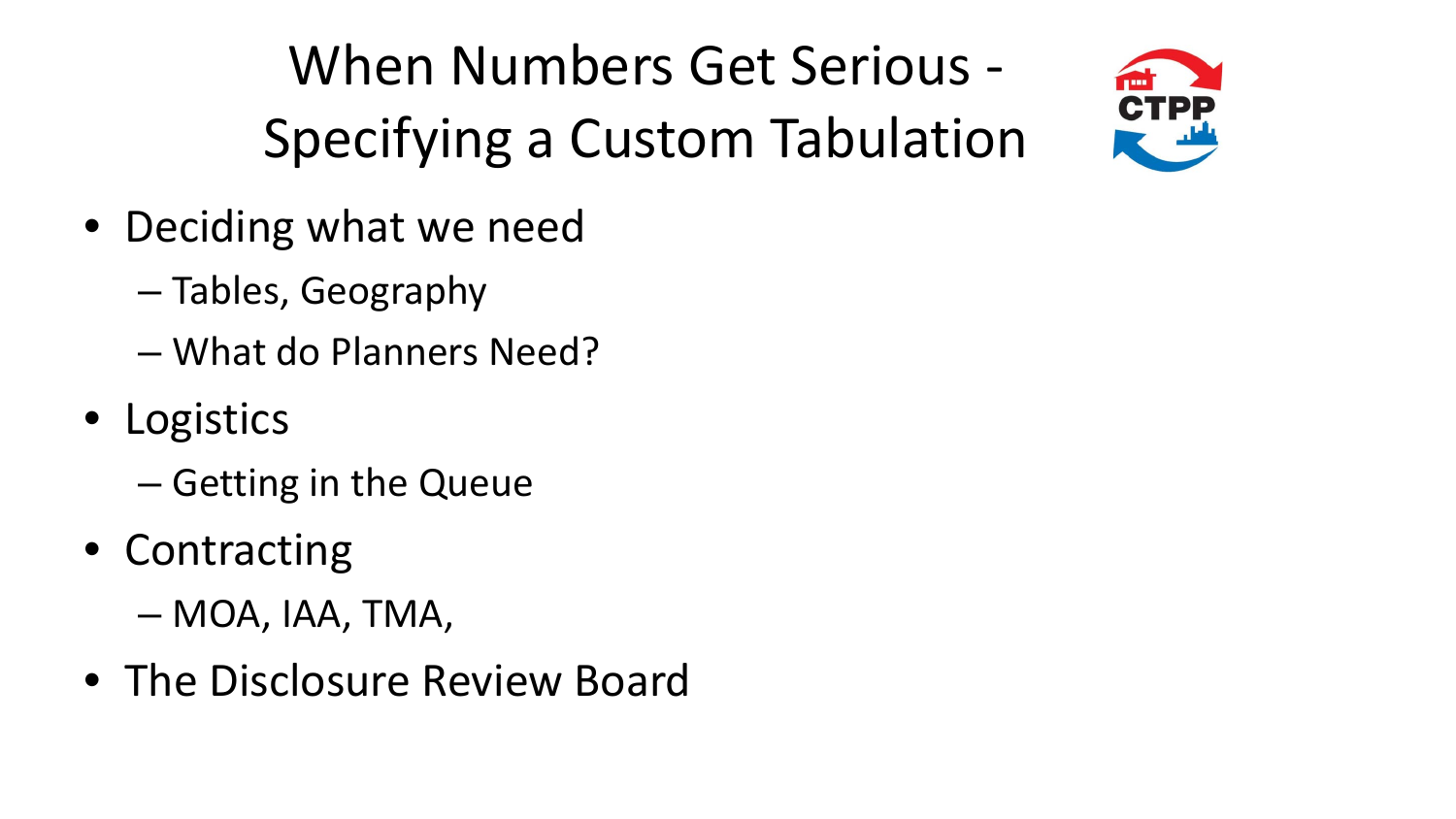유

## **American Community Survey (ACS)**



### **Custom Tables**

- T Before considering the purchase of a custom tabulation, we encourage you to look at the wide variety of American Community Survey data products already available im on the American Factfinder website.
- For more experienced data users, the Public Use Microdata Sample File might be  $\bowtie$ right for you. The PUMS file allows you to create tabulations using confidentialityprotected person and housing unit records. Public Use Microdata Areas, or PUMAs, are the lowest level of geography available in the PUMS file.

#### Request a Custom Tabulation

If your data needs cannot be met with the data sources discussed above, you can request a custom tabulation.

#### **REQUEST FORM**

Please keep in mind:

- Census Bureau staff will contact you within 3-5 business days after you submit the request form to discuss your request before starting work.
- The minimum cost of a custom tabulation is \$3000 (and it is often much more).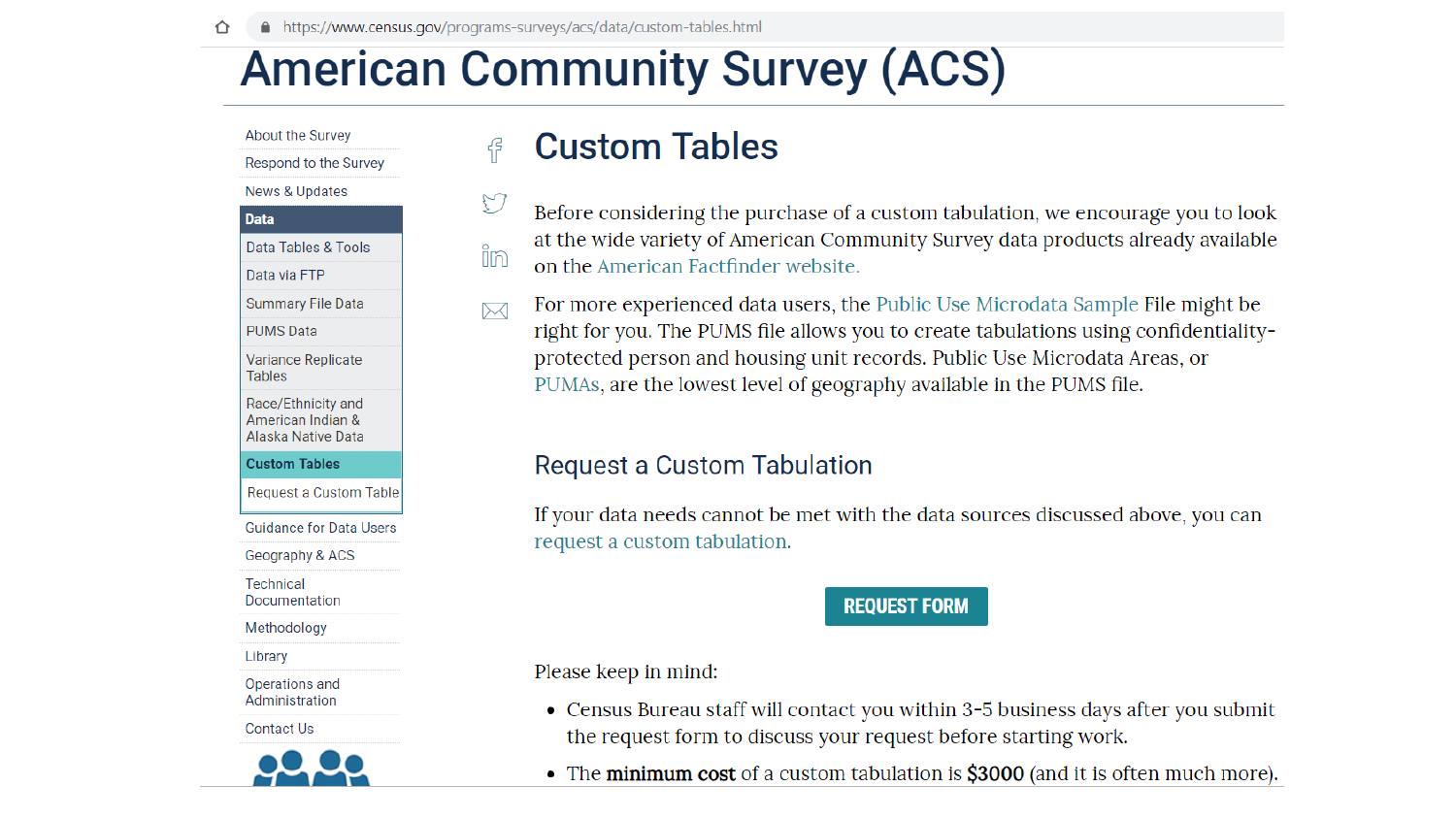## **Bridge Over Troubled Water**

### **NCHRP Web Report 180 (\$550K) Producing Transportation Data Products from the ACS that Comply With Disclosure Rules**

*5-year CTPP will have two types of tables Tables that passed Census Rules Tables with Perturbation done to them* **Fivacy Protection** 

*[http://onlinepubs.trb.org/onlinepubs/nchrp/nchrp\\_w180.pdf](http://onlinepubs.trb.org/onlinepubs/nchrp/nchrp_w180.pdf)*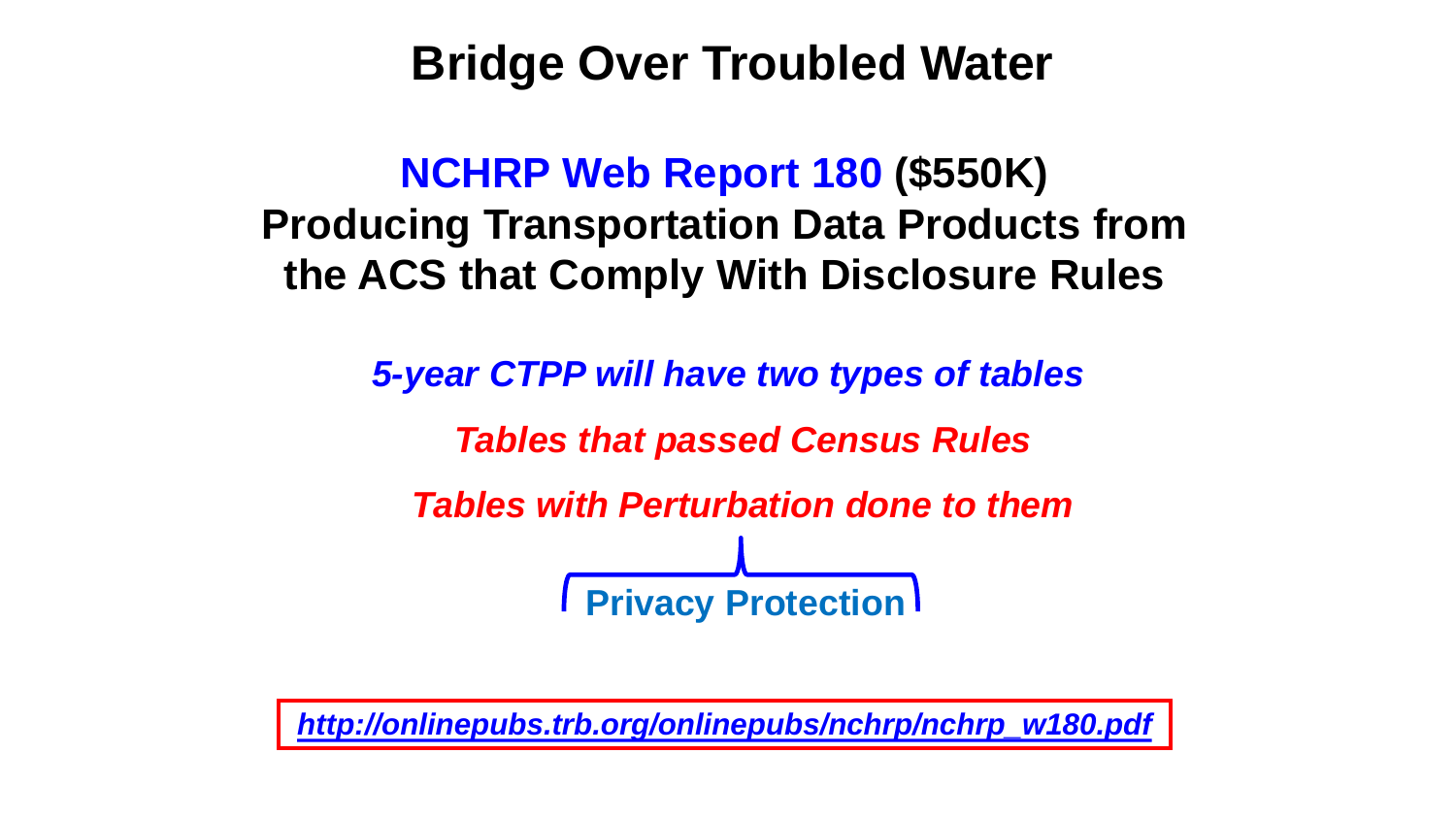| A56                                                                                                                                                |                                    | $\times$ $\checkmark$ fx<br>A202100                                    |                                            |               |    |  |
|----------------------------------------------------------------------------------------------------------------------------------------------------|------------------------------------|------------------------------------------------------------------------|--------------------------------------------|---------------|----|--|
|                                                                                                                                                    |                                    | B                                                                      | C                                          | D             | E. |  |
| 1                                                                                                                                                  |                                    | <b>Tabulations -- Part 2, Workplace Tables</b>                         |                                            |               |    |  |
| $\overline{2}$                                                                                                                                     | <b>KEEP at all Geo</b>             |                                                                        |                                            |               | 30 |  |
| 3                                                                                                                                                  | <b>CTPP Table</b><br><b>Number</b> | <b>Content</b>                                                         | <b>Universe</b>                            | # of<br>Cells |    |  |
| 4                                                                                                                                                  | A202101                            | Age of Worker (10)                                                     | Workers 16 years and over                  | 10            |    |  |
| 5                                                                                                                                                  | A202102                            | Class of worker (9)                                                    | Workers 16 years and over                  | 9             |    |  |
| 6                                                                                                                                                  | A202105                            | Means of Transportation (18)                                           | Workers 16 years and over                  | 18            |    |  |
| 7                                                                                                                                                  | A202111                            | Sex (3)                                                                | Workers 16 years and over                  | 3             |    |  |
| 8                                                                                                                                                  | A202112                            | Time arriving (41)                                                     | Workers 16 years and over                  | 41            |    |  |
| 9                                                                                                                                                  | A202204                            | Hispanic origin (3) by Race (5)                                        | Workers 16 years and over                  | 15            |    |  |
| 10 <sup>1</sup>                                                                                                                                    | A202205                            | Industry (15) by Earnings in the past 12 months (2016\$) (11)          | Workers 16 years and over                  | 165           |    |  |
| 11                                                                                                                                                 | A202208                            | Minority Status (3) by Earnings in the past 12 months (2016\$)<br>(11) | Workers 16 years and over                  | 33            |    |  |
| 12                                                                                                                                                 | A202212                            | Occupation (25) by Industry (15)                                       | Workers 16 years and over                  | 375           |    |  |
| 13 <sup>°</sup>                                                                                                                                    | A202214                            | Industry (15) by Time arriving (17)                                    | Workers 16 years and over                  | 255           |    |  |
| 14                                                                                                                                                 | A202215                            | Linguistic Isolation (3) by Language spoken at home(12)                | Workers 16 years and over<br>in households | 36            |    |  |
|                                                                                                                                                    | 0.00000                            | Household income in the past 12 months (2016\$) (9) by                 | Workers 16 years and over                  | $\sim$        |    |  |
| Part2Tables_Cleaned Part3Tables_Cleaned EJ_Tables<br>Part1Tables<br>Part3Tables<br>GEOS $V  \oplus$ : 4<br><b>Part2Tables</b><br>$\sim$ 100 $\sim$ |                                    |                                                                        |                                            |               |    |  |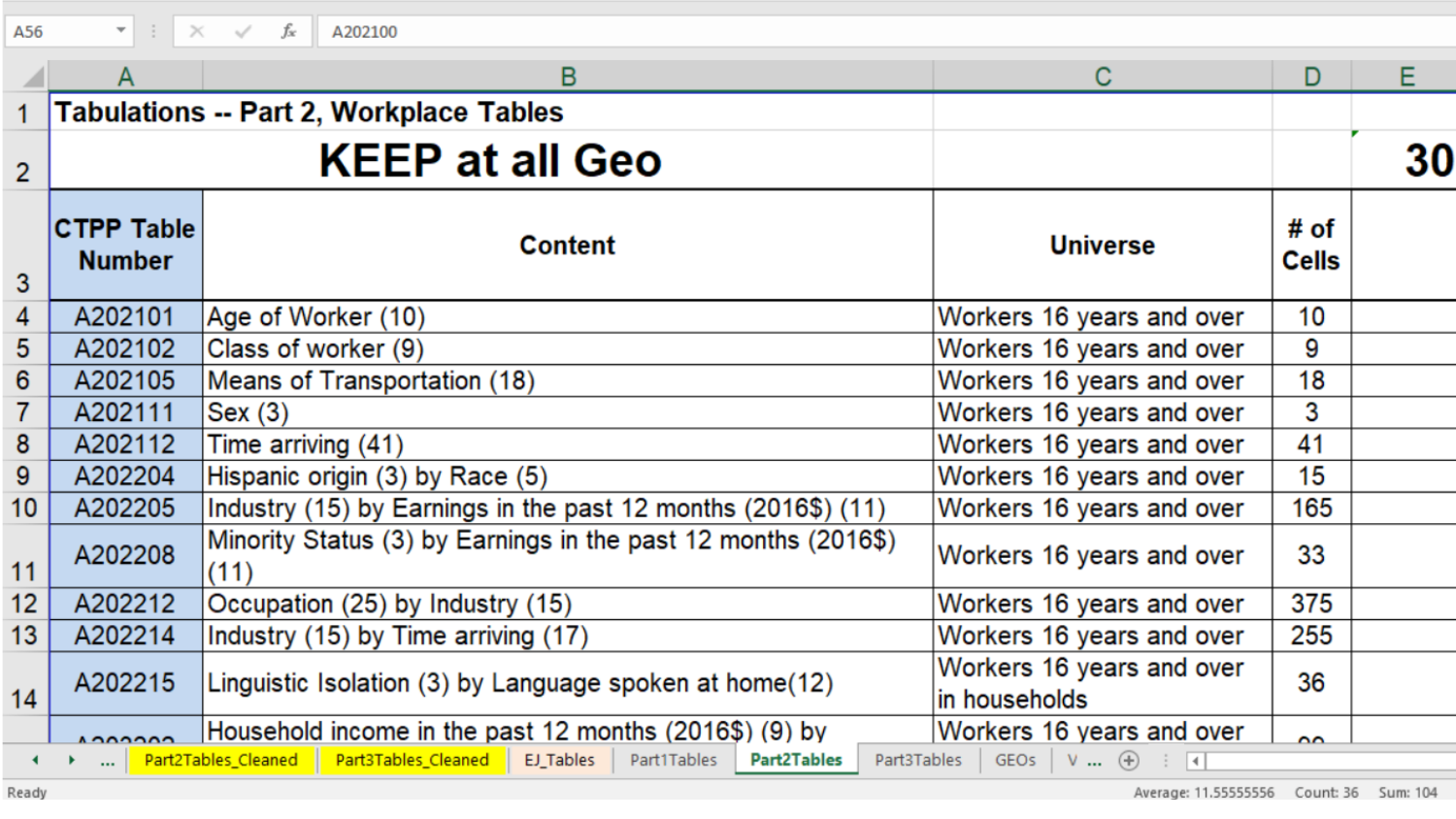I Know What I Know - Research, Making the data better, Limitations of small area data



- A Guidebook for using American Community Survey Data for Transportation Planning (NCHRP Report 588)
- Assessing the Utility of the CTPP based on ACS 2006 2010
- Custom Geographies and Standard geographies
- NCHRP 08-123 [Pending] Census Transportation Data Field Guide for Transportation Applications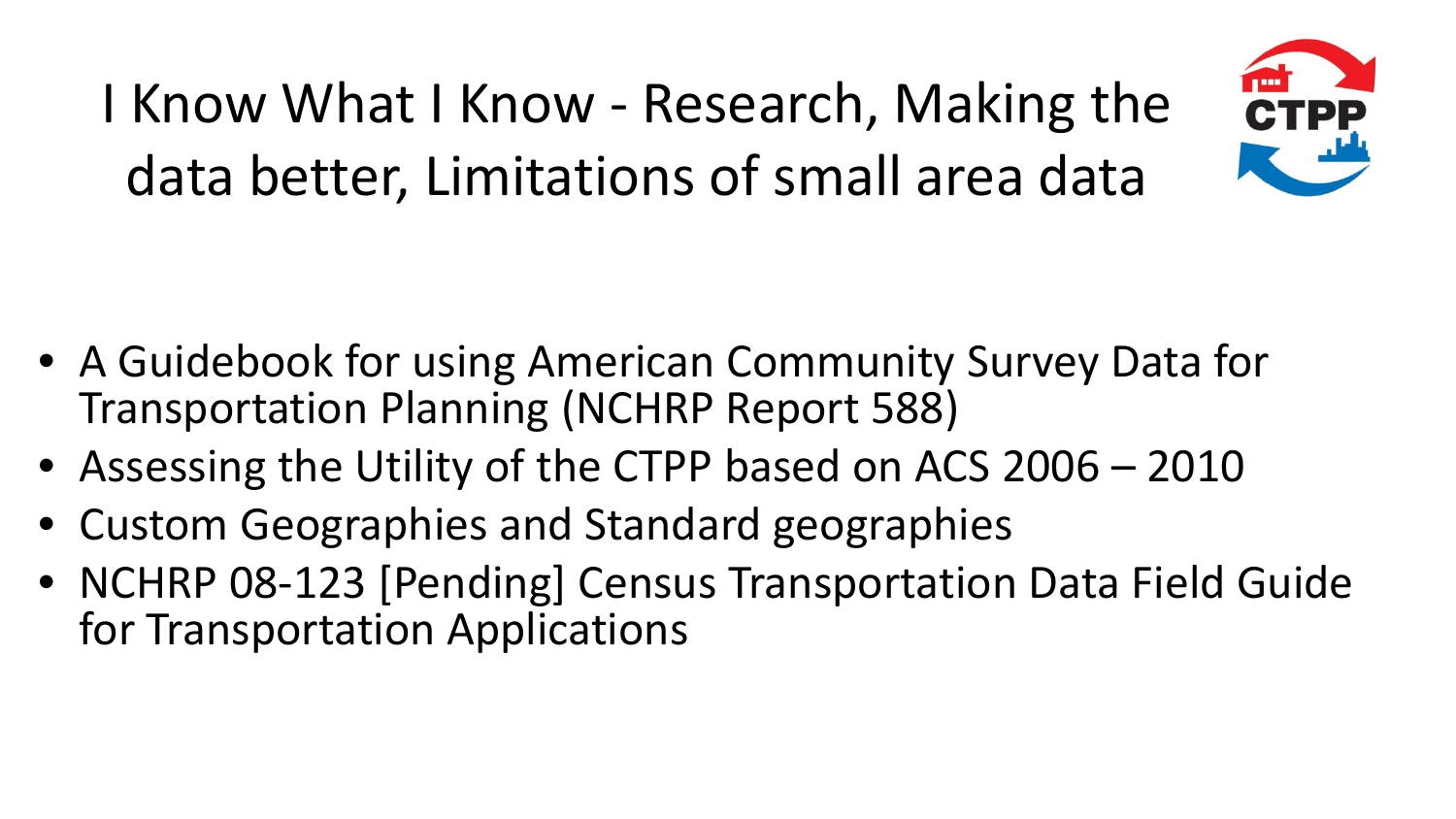Keep the Customer Satisfied-Disseminating the Data

TPE

- Data Delivery
	- Current tab
		- 10 Gigabyte flat file
	- Web-based Data Access Software
- Software development
	- Has followed the special tabs
	- 1970, 1980, 1990, 2000, 2006 2008 ACS, 2006 – 2010 ACS
	- From tapes to disks to the internet